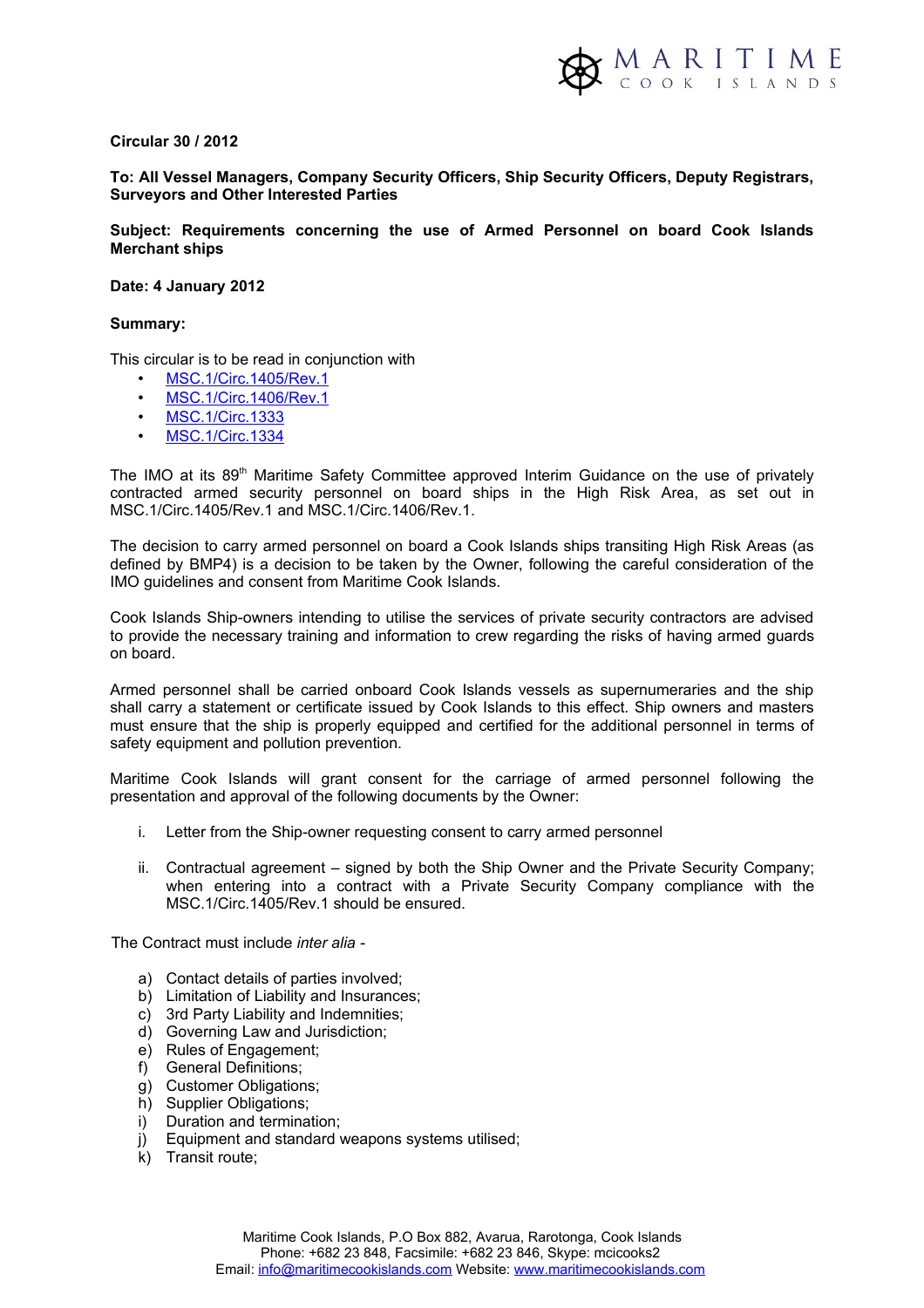

- iii. Passport copies of each security personnel that will be carried onboard. They must not have criminal record.
- iv. Evidence from the Private Security Company of the training and experience of the personnel in (iii), in the following areas:
	- a) Military, law enforcement or private security
	- b) Self defence firearms qualification
	- c) Fire Fighting
	- d) Basic medical training First Aid qualification
	- e) Sea survival
	- f) Familiarization with the ship they will be voyaging on
	- g) Any Other documents related to the PMSC or the PCASP.

Contact may be made with the Registrar of Ships at [fleet@maritimecookislands.com](mailto:fleet@maritimecookislands.com) 

Ship-owners shall note that the ships SSP and Emergency plans shall be updated accordingly to include all measures that are being employed on the ship, including the carriage of armed guards. Therefore Ship-owners and Managers must take account of the "Best Management Practices" when considering the anti-piracy measures which are relevant to the particular vessel under consideration.

All Cook Islands vessels transiting the High Risk Areas are hereby requested to maintain a wide communication with the Maritime Cook Islands and to liaise with the International Contact Centres according to the BMP4.

Ship-owners are advised to take note of the international joint naval presence in the high risk areas, which provide protection and support to ships of all nationalities in these waters. Protection and assistance is only practicable if the co-ordinators of these forces are fully aware of the identity, location and intended course of ships.

Cook Islands requires that all Cook Islands ships register with naval co-ordinators at Maritime Security Centre Horn of Africa (MSCHOA) at least four (4) days prior to entry into the Risk Area; The registration form for vessels is found on the secure portion of the website of the MSCHOA at [www.mschoa.org.](http://www.mschoa.org/) It should be noted that the MSCHOA registration form includes provision to advise of the presence of firearms on board. It is vital that the military forces understand what they may be faced with in the event of an intervention and therefore Cook Islands ships must communicate this information to them.

The UK Maritime Trade Operations Office (UKMTO) can also be contacted on [ukmto@eim.ae](mailto:ukmto@eim.ae) for advice regarding the Voluntary Reporting Scheme. Ship-owners and Companies are reminded that the correct procedure for ships is to register with the MSCHOA **and** provide an initial report to UKMTO, followed by daily position reports and intended movements to UKMTO only. Routine position reports **must not** be sent to MSCHOA.

#### Additional Information

#### **The Maritime Security Centre Horn of Africa (MSCHOA)**

The EU Naval Force (EU NAVFOR) Coordination Centre tasked to safeguard merchant shipping operating in the region by preventing and deterring acts of piracy in the Gulf of Aden, off the Horn of Africa and in the Somali Basin. This site provides information and guidance for the shipping community3.

**Website**: www.mschoa.org **Email:** postmaster@mschoa.org **Tel:** +44 (0) 1923 958547 +44 (0) 1923 958700 **Fax:** +44 (0) 1923 958520

### **The UK Maritime Trade Operations Office (UKMTO)**

The UK Maritime Trade Operations (UKMTO) office in Dubai acts as the primary point of contact for merchant vessels and liaison with military forces in the region. UKMTO Dubai also administers the Voluntary Reporting Scheme, under which merchant vessels are encouraged to send regular reports, providing their position/course/speed and ETA at their next port whilst transiting the region currently bounded by Suez, 78°E and 10°S. UKMTO Dubai subsequently tracks vessels and the positional